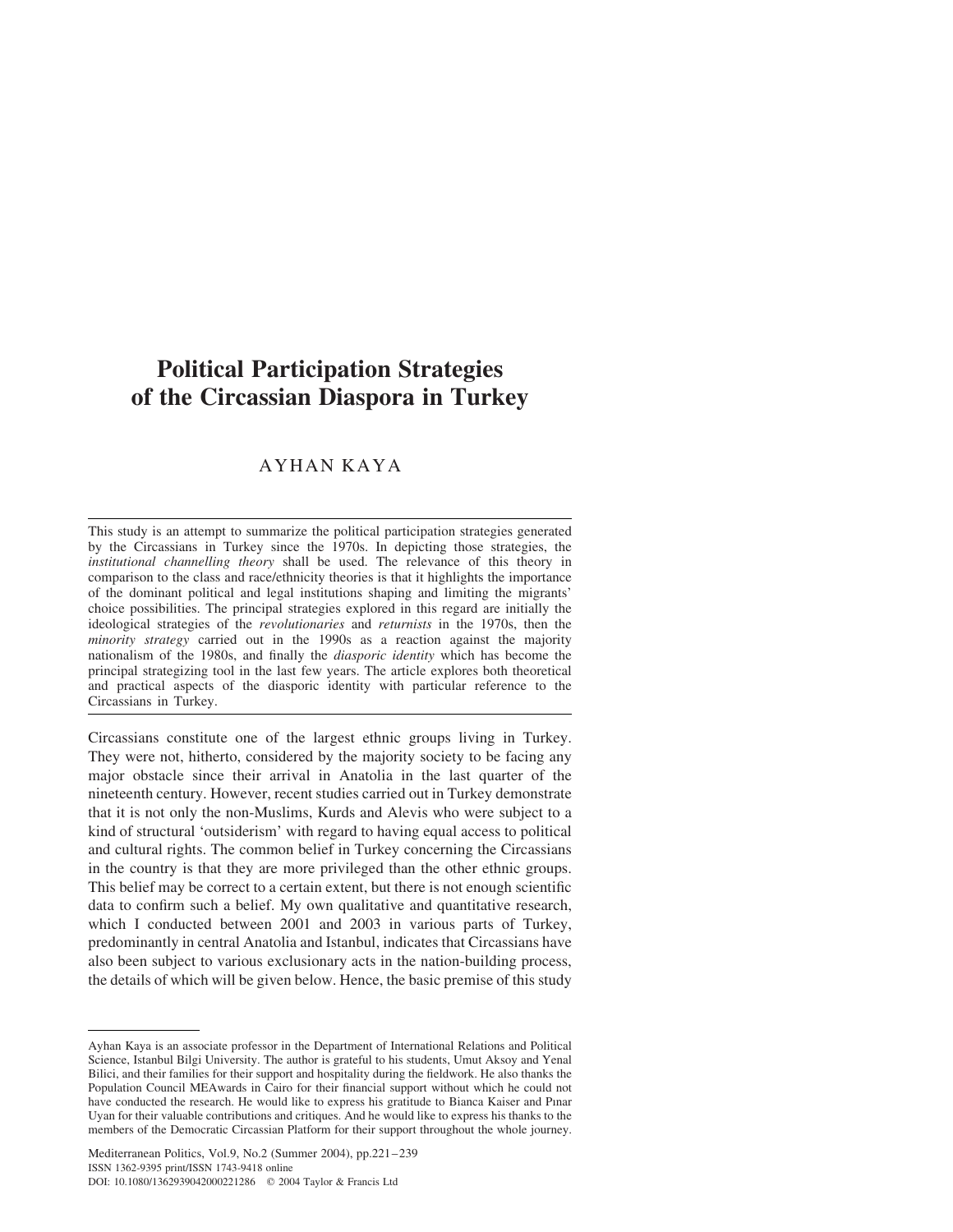is that Circassians have also been exposed to some acts of discrimination by the Turkish state, and that while having a strong orientation towards their homeland most of the Circassian population in Turkey still feel themselves to be guests. This article will both implicitly and explicitly claim that Circassians have also been subjected to a process of being silenced during the nationbuilding process, like the non-Muslims and Kurds. The fact that the voices of the Circassians have not been heard so far in the public space reflects to some extent the power of both formal and popular majority nationalisms to which they have been subject.

This article primarily aims to explore the major political participation strategies of the Circassian diasporic groups in contemporary Turkey. These strategies will be mapped out with reference to the institutional channelling theory, but not to class and race/ethnicity theories. Although the emphasis shall be on the strategies generated by the Circassians in Turkey since the early 1970s, some of the issues related to the interaction between diasporic Circassian groups and the political establishment of the Republic of Turkey during the early period of the republic will also be mapped out. Political participation strategies developed among the Circassian diasporic groups have, of course, very much to do with the processes of exclusion and/or inclusion policies of the ruling political elite; therefore the general framework of political and legal structures that have shaped those strategies will be discussed as well. Moreover, the history of the Circassian diaspora in Turkey and the Middle East as well as the elaboration of the notion of diaspora will be addressed.

#### The Circassian Population in Turkey and the Middle East

Once the Russian expansion started in the northern Caucasus in the early nineteenth century, Circassians had to find refuge to save themselves from the Russian atrocities. As the gateway to the resources of Transcaucasia and a springboard to the Middle East, the northern Caucasian lands greatly attracted the Russian state, which was eager to establish a great Asiatic empire including the fertile settled heartland of old Turkistan in Central Asia. The peoples of the northern Caucasus waged a desperate struggle against the Russians with insignificant external support. Pacification of the region occurred only after overwhelming force was used following the humiliations of the Crimean War in 1856 and after the capture of the leader of the greatly weakened Murid movement, Imam Shamil in 1859.

The eventual result of the Russian success in the region was a series of refugee waves in the third quarter of the nineteenth century, by boats, carts and on foot, from northern Caucasia to the Ottoman Empire. The Circassians considered Istanbul, then the centre of the Muslim world, to be the safest place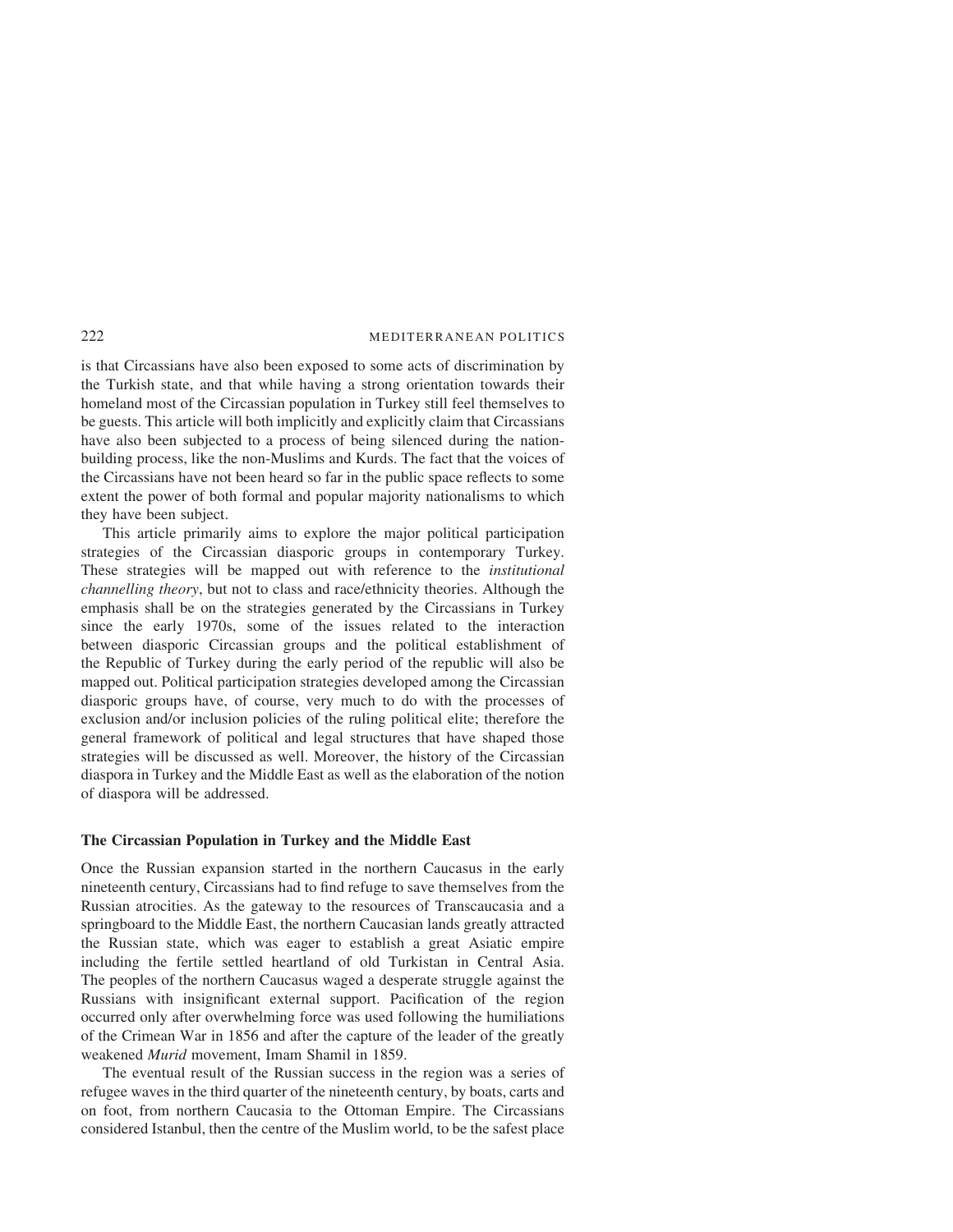in which to seek refuge. This is how thousands of Circassians began to flee to the Ottoman Empire. The refugees arrived in waves between 1860 and 1865 and, again following the Russian–Turkish war of 1877–78. The number of refugees is a matter of contention with figures ranging from 500,000 to two million [Berkok, 1958; Karpat, 1985, 1990; Jaimoukha, 2001]. It is estimated that approximately 20 per cent of this number died of malnutrition and disease. Those who remained in the Caucasus, between 150,000 and 200,000, were compelled to resettle on the northern plains of the Caucasus where they were easier to control [Jaimoukha, 2001: 69].

The Ottoman government faced immediate problems in integrating its new subjects, along with the Crimean Tatars and Nogai who preceded them and the Muslims from the Balkans who followed. Nevertheless these newcomers constituted a valuable source of human capital for a country that had been ravaged by successive wars, economically impoverished and increasingly overwhelmed by separatist movements in the Balkans, the Middle East and southeast Anatolia. The new human capital primarily served the Ottoman government in two ways: as a source of manpower for the Ottoman army and as a buffer against the separatist powers in the country. The Ottoman government accommodated the refugees in selected places where there had already been centrifugal forces in opposition to the centre, such as the Kurdish, Balkan and Arab nationalists. Therefore, the Circassians were at first considered by the Ottoman political elite to be a kind of balancing instrument and a new stock of military potential for the future of the empire. They were often used as security detachments and pioneers in remote and uncontrollable areas [Dündar, 2001: 130–4]. As a reliable, countervailing force used to interdict and discipline Kurds, Turkmen, Druze, Bedouin and other nomads, they were an asset for the empire from a demographic and military standpoint.

One of the major early destinations of the Circassian diaspora was Rumelia, the Balkans. The refugees joined the Crimean Tatars and Nogai who had previously been settled there. The region was economically prosperous and had strategic importance for the Ottomans. As Russia was overwhelmingly propagating Pan-Slavism in the region, security issues gained a vital importance for the Ottoman government. The Circassians were settled in Constance, Varna, Sofia, Pristina, Kosovo, Plevne and surrounding regions [Pinson, 1972]. However, after the Russian–Turkish war of 1877–78 was lost, most of the Circassians remigrated from Rumeli to Anatolia (mostly to the southern Marmara region) and to the Middle East (mainly to the Golan Heights). Recently, some of the remnants of the Circassian diaspora in the Balkans (80 households in Kosovo) were moved to the Adygei Autonomous Republic in the Russian Federation [Atalay, 2001]. Nevertheless there are still some Circassians left in the ex-Yugoslavian territories.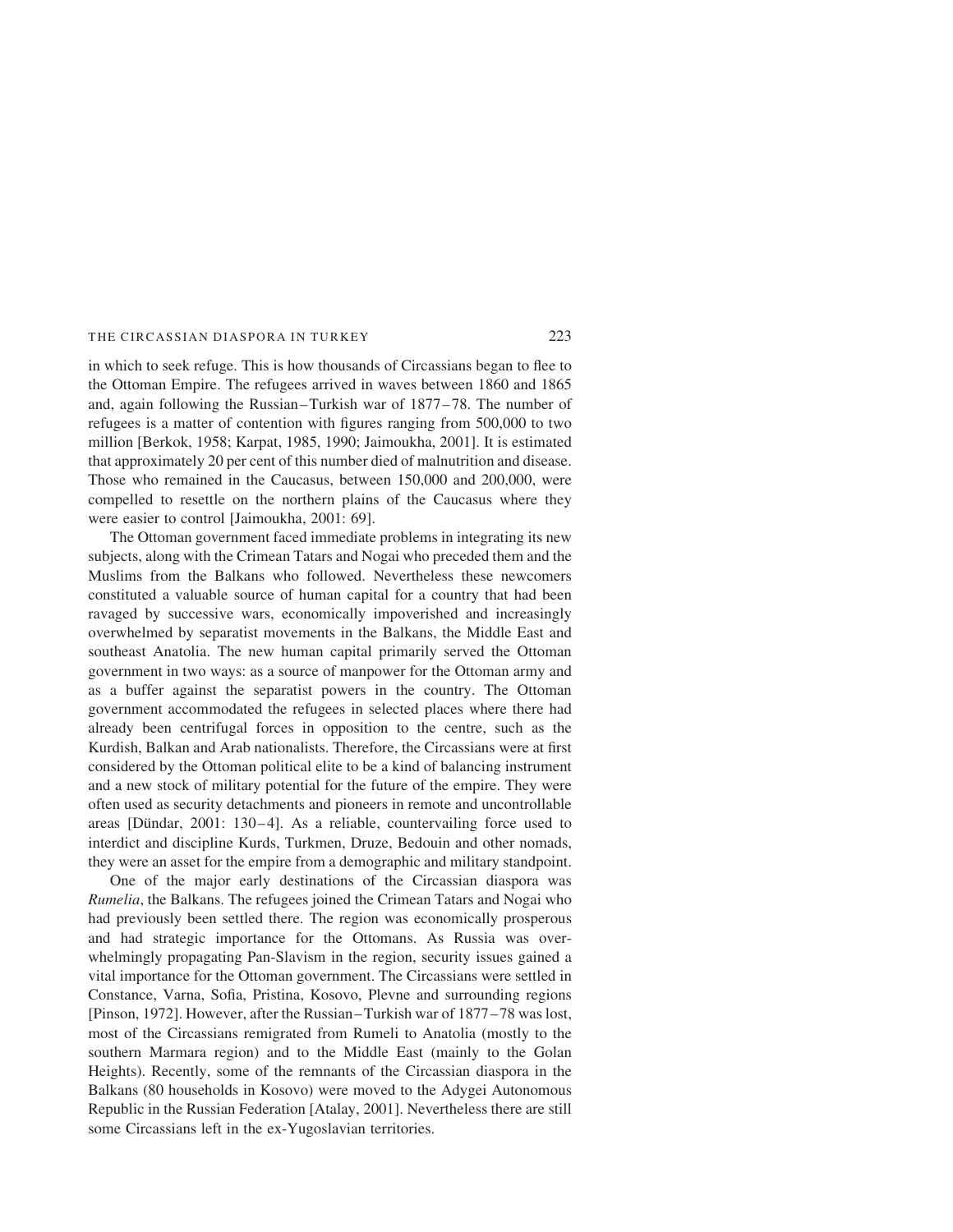Circassian migration to the Middle East accelerated when there was no land left in Anatolia and Rumeli for settlement. The first Circassian settlement in the region dates back to 1871. These migrants were accommodated in Aleppo and the province of Damascus; subsequently, the newcomers were located around the Golan Heights and Amman. Nevertheless, many of the migrants asked the Ottoman government to send them back either to western Anatolia or to Rumeli due to the poor land and climatic conditions. Although some of the migrants were sent back to the places they wished for, the settlement of Circassians in the region continued. The numbers increased especially after the Russian–Turkish war of 1877–78, with the arrival of two major groups. One group travelled by boat to Turkey's Black Sea ports before going overland to Syria with a stopover in Kayseri (Uzunyayla). The other group was withdrawn from Rumeli due to the ongoing war. Recently, there have been approximately 60,000 Circassians in Jordan (mostly Shapsugh, Chechen and Kabardian), 40,000 in Syria (mostly Abzekh, Kabardian and Abkhaz) and 3,000 in Israel (mostly Shapsugh and Akbhaz). The Circassian population in Jordan enjoys an essentially privileged position, having long been closely connected to the Crown, whereas Syrian–Circassians have had to cope with oppressive Arab nationalism and the Baath regime. Yet, the Circassians in Israel have also been quite privileged in that they could enjoy their culture as freely as possible, and also that the Adygei language is used there as the language of instruction after the sixth grade in primary school.

Circassians migrating to Turkey were predominantly settled in central Anatolia, composing a vertical belt between Samsun (central Black Sea coasts in the north) and Reyhanli-Hatay (Syrian border in the south). There are also various pockets around the southern Marmara and eastern Black Sea regions. Although there are not official figures, it is estimated that there are approximately 2 to 2.5 million Circassians in Turkey (some sources even give exaggerated numbers such as five to seven million). The Circassian diaspora in Turkey is not homogenous, it is rather composed of various tribes (Abkhaz, Shapsugh, Kabardian, Ubikh, Abzekh, Chechen, etc.) who speak different dialects and have diverse cultural identities. Although there is strong ethnic bonding among these tribes vis-à-vis the majority society, there are also strong inter-ethnic boundaries within the diaspora.

#### Circassians: A Conventional Diaspora in the Age of Globalization

Recently, the notion of diaspora has been extensively used by a wide range of scholars aiming to contribute to the definition of transnational migrants [for example, Clifford, 1994; Cohen, 1997; Gilroy, 1994]. The new trend in diaspora studies defines diasporas as exemplary communities of transnational movement. The term 'diaspora' is derived from the Greek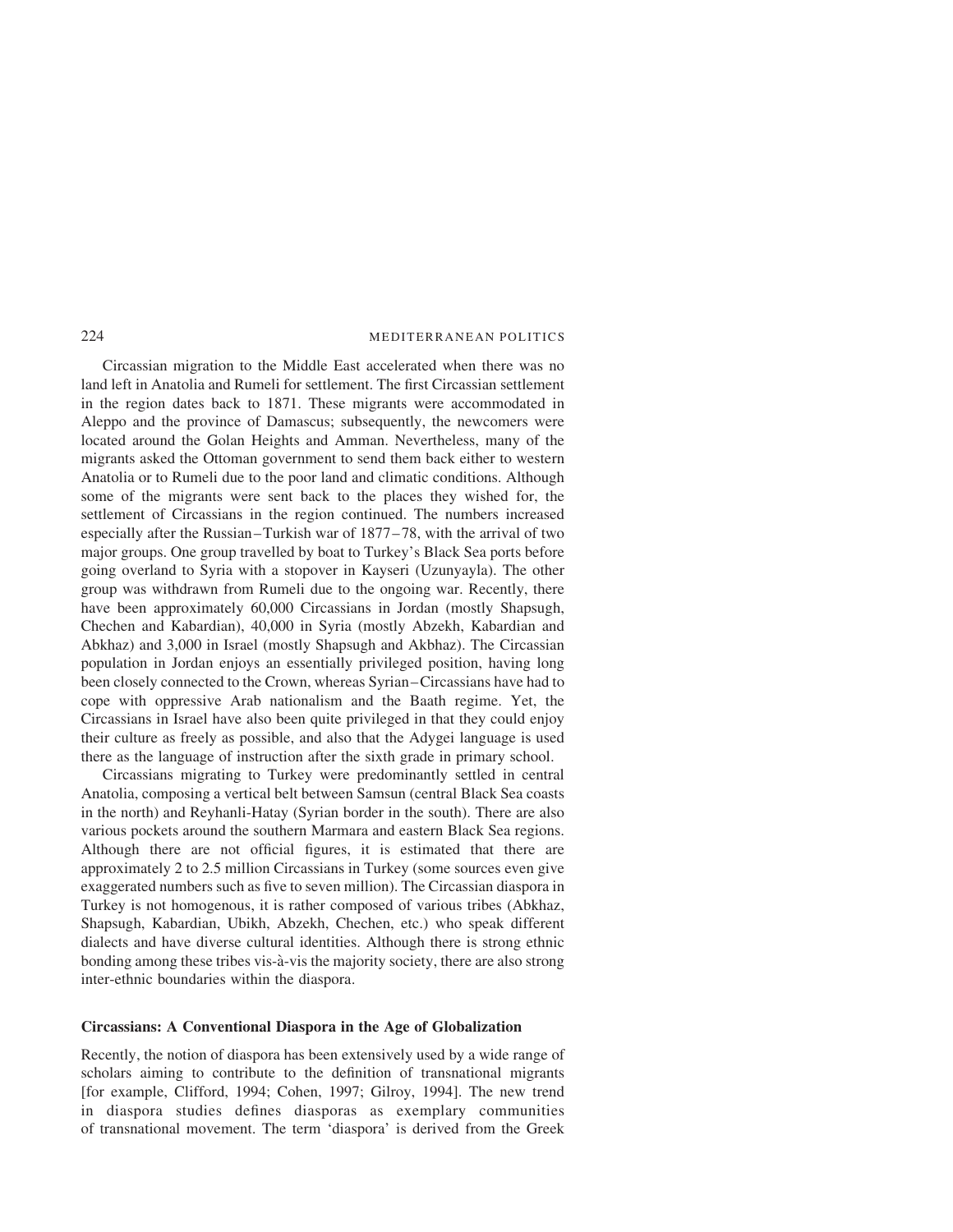verb sperio (to sow, to scatter) and the preposition dia (through, apart). For Greeks, the term referred to migration and colonization, whereas for Jews, Africans, Palestinians and Armenians the same term acquired more unfortunate, brutal and traumatic connotations of dispersion through scattering [Cohen, 1997: ix]. Yet, the contemporary notion of diaspora is not limited only to Jewish, Greek, Palestinian and Armenian dispersive experiences; rather it describes a larger domain that includes words like immigrant, expatriate, refugee, guest worker, exile community and ethnic community [Tölölian, 1991: 5]. The primary difference between old and modern forms of diasporas lies in their changing will to go back to the 'Holy Land', or homeland. In this sense, the old diasporas resemble the story of Ulysses while the new ones have been like that of Abraham. After the Trojan War, Ulysses encountered many problems on the way back to Ithaca. Although he encountered many obstacles during his journey, he was determined to go back home. Conversely, the experience of modern labour diasporas resembles Abraham's biblical journey. In the first part of the Bible, it is written that Abraham, upon the request of God, had to journey with his people to find a new home in the unknown and he never went back to the place he left behind.<sup>1</sup>

William Safran, in his study, 'Diasporas in Modern Societies: Myths of Homelands and Return' [1991], draws up a general framework of an ideal type of diaspora. He defines diaspora as 'expatriate minority communities' that are:

- 1. dispersed from an original centre to at least two peripheral places;
- 2. maintain a memory, vision or myth about their original homeland;
- 3. believe they are not fully accepted by their host country;
- 4. see the ancestral home as a place of eventual return, when the time is right;
- 5. are committed to the maintenance and restoration of this homeland; and
- 6. of which the group's consciousness and solidarity are importantly defined by this continuing relationship with the homeland [Safran, 1991: 83–4].

Safran's ideal type of 'centred' diaspora, oriented by continuous cultural connections to a source and by a teleology of 'return', is very applicable to the Circassian diaspora. With regard to the first characteristic, the Circassian diaspora has been dispersed through more than one location outside the homeland since the mid-nineteenth century (the Balkans, Anatolia, Syria, Jordan, Israel, Germany, the USA, Holland and even Egypt in earlier times). Circassian subjects in Turkey also maintain a memory, vision or myth about their original homeland (an increasing number of Circassian-based publishing houses in Turkey have published books on Circassian mythology, the history of migration, the role of Circassians during the Turkish independence war and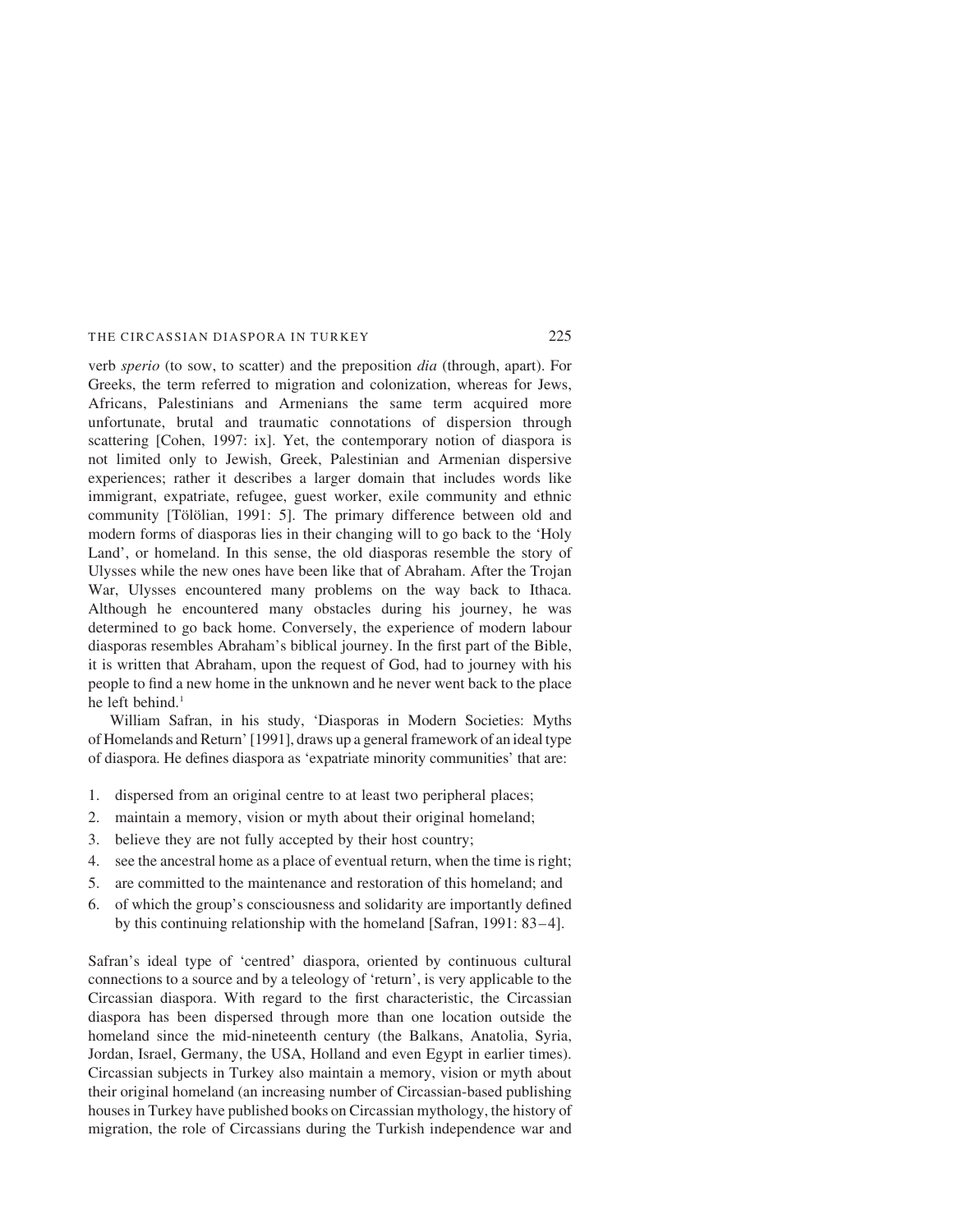the reception of Circassians by the 'host' society in Turkey). It could be argued too that Circassians in Turkey have developed a common belief that they are not very well received by the majority society (increasing consciousness of returning to the homeland partly derives from such a perception). Moreover, Circassians have always considered going back to their homeland. The descendants of the first generation say that their ancestors always articulated their will to return to the homeland. The same discourse is still alive, and furthermore there are Circassians who have already returned home. With regard to (5) above, Circassians are conscious of investing in their homeland (the International Circassian Association, which is composed of diaspora and homeland community members, makes calls each year for plans to be drawn up to develop northern Caucasia). Finally, when Circassians in Turkey are asked to identify where 'home' is for them, they usually point to Caucasia (annual trips to return home; listening to Circassian radio broadcasting from Caucasia; sending youngsters to Caucasian universities, et cetera).<sup>2</sup>

Contemporary diaspora discourses are developed on two paramount dimensions: *universalism* and *particularism*. The universalist axis refers to the model of diasporic transnationalism, in the form of a 'third space' [Bhabha, 1990] or 'process of heterogenesis' [Guattari, 1989] or 'third culture' [Featherstone, 1990]. The universalist dimension, which contains the use of all aspects of globalism and transnationalism, refers to diasporic consciousness constituting a post-national identity. Members of post-national diasporic communities can escape the power of the nation-state to reinforce their sense of collective identity. In this new space it is possible to evade the politics of polarity and emerge as 'the others of our selves' [Bhabha, 1988: 22]. This is the cultural space where the quest for knowing and othering the 'Other' becomes irrelevant, and cultures merge together in a way that leads to the construction of syncretic cultural forms.

On the other hand, the particularist axis presents the model of cultural essentialism, or diasporic nationalism. The process of home-seeking, as Clifford suggests, might result in the existence of a kind of diaspora nationalism, which is, in itself, critical of the majority nationalism and an antinationalist nationalism [Clifford, 1994: 307]. Diaspora nationalism is a reaction to alienation and structural outsiderism, and shows itself in the form of celebration of the past and authenticity. The resurgence of cultural diasporic nationalism, in the first place, derives from political, social, economic and cultural constraints and restrictions of the 'host' country. As Clifford rightly states, those migrant and/or minority groups that are subject to the rigid incorporation regimes of the majority nation and alienated by the system, and swept up in a destiny dominated by the capitalist West, no longer invent local futures. What is different about them remains tied to traditional pasts [Clifford, 1988: 5]. Remaking the past, recovering the past, or developing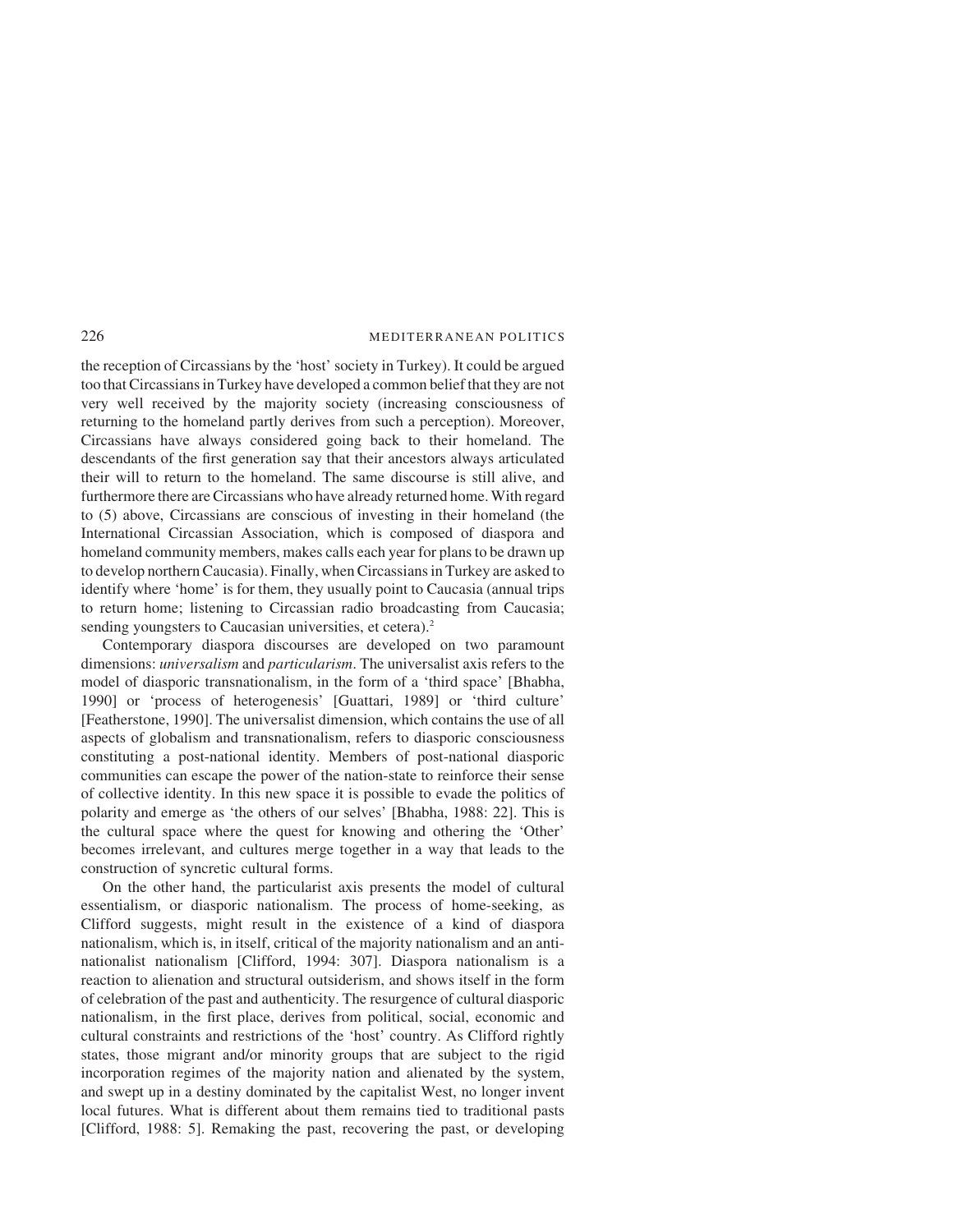a culturalist discourse serves at least a dual purpose for diasporic communities. Firstly, it is a way of coming to terms with the present without being seen to criticize the status quo. The 'glorious' past is, here, handled by the diasporic subject as a strategic tool absorbing the destructiveness of the present, which is defined in terms of exclusion, structural outsiderism, poverty and institutional discrimination. Secondly, it also helps to recuperate a sense of the self that is not dependent on criteria handed down by others – the past is what the diasporic subjects can claim as their own [Ganguly, 1992: 40].

However, the construction of contemporary diasporic consciousness does not merely depend upon the rigid incorporation regimes of the countries of settlement: it also owes a lot to the processes of globalization. The wide networks of communication and transportation between Turkish-Circassians and the Caucasus, for instance, play a crucial role in the formation and maintenance of a diasporic identity among the Circassian population in Turkey. The modern circuitry connects diasporic subjects both to the homeland and to the rest of the world. This is why it becomes much easier for them to live on 'both banks of the river' at the same time, both in diaspora and homeland.

The changing nature of space and time in the age of globalism facilitates the emergence of diasporic consciousness. Globalization, emerging as the rise of communications, transportation, migration, de-monopolization of national legal systems, a new international division of labour, and global culture, empowers minorities against the hegemony of the nation-state, and breaks up conventional power relations between majority and minority. The modern 'communicative circuitry has enabled dispersed populations to converse, interact and even symbolize significant elements of their social and cultural lives' [Gilroy, 1994: 211]. For instance, scheduled flights from Istanbul and Trabzon to Krasnodar (Adygei Autonomous Republic) and scheduled ferryboats to Soci and Sohum increase the interconnectedness between diaspora and homeland. Circassian radio programmes are easily received in Turkey by the Circassian diaspora. The recruitment of Caucasian folk dance trainers brought from the northern Caucasus is also very common throughout the diaspora. Sending students across the water for the purposes of language learning and university education has become another common practice among the Turkish Circassians. Moreover, the official publication of the International Circassian Association is widely distributed in Turkey by the Circassian ethnic associations. These instruments connecting the diaspora with the homeland contribute to the formation of a diasporic Circassian identity as well as to the construction of a 'globalisation from below' movement [Brecher et al., 1993].

The formation of all sorts of diasporas owes a lot to the exclusionary political and legal system of the receiving societies. A shared, ongoing history of displacement, suffering, adaptation, othering, exclusion, outsiderism, repression, assimilation or resistance experienced by immigrant communities may generate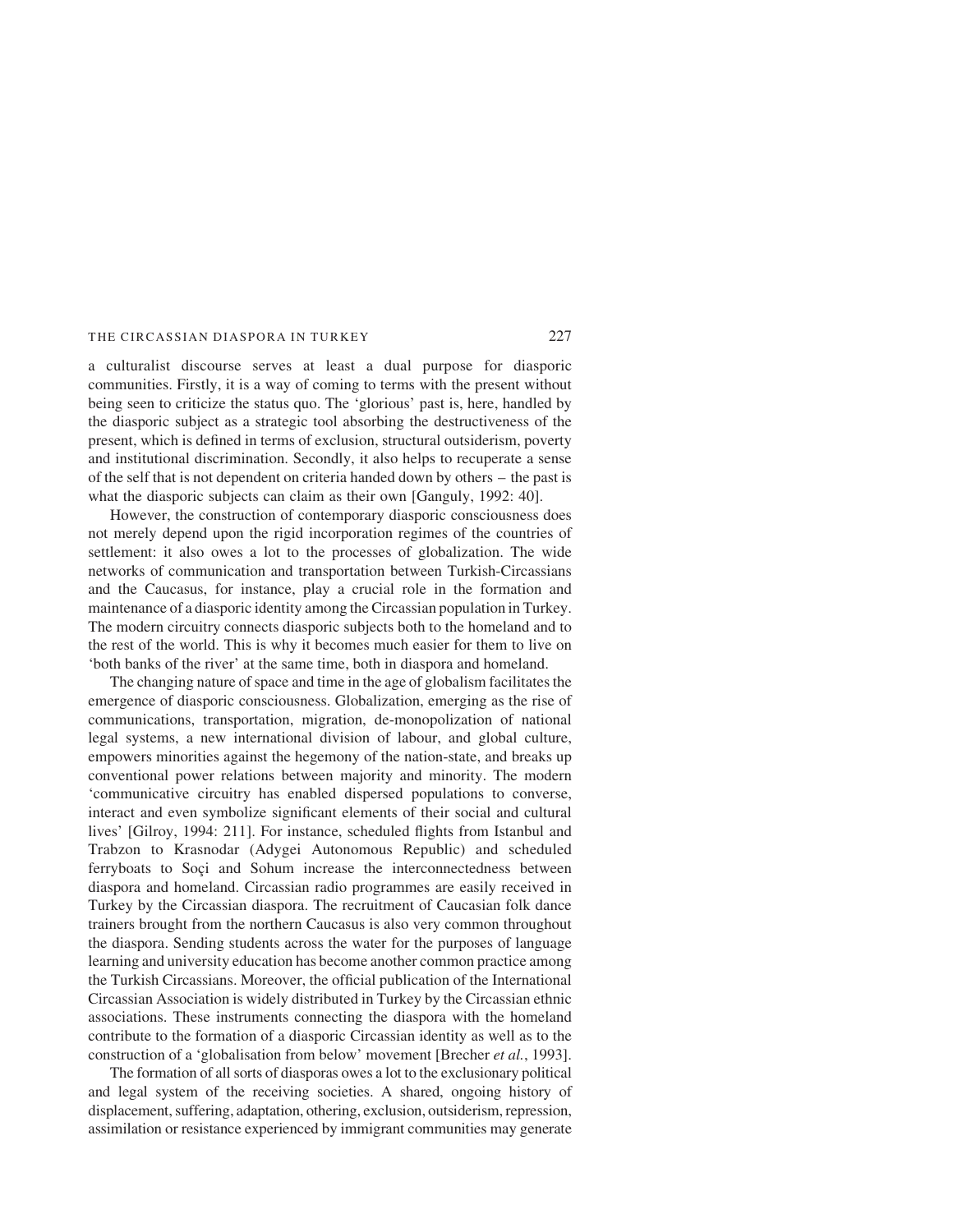diasporic identities, which happen to essentialize authentic culture and homeland. Thus, culture, ethnicity and tradition turn out to be their principal instruments to make a form of politics, or to shape their political participation strategies. In other words, it is not necessarily the immigrant groups making use of ethnicity as a strategizing tool, but it may also be the legal and political constraints of the majority society leading them to do so.

#### The 'Young' Turkish Republic: An Imperial Legacy

Turkey is a multi-ethnic and multicultural country, housing approximately 50 different Muslim and/or non-Muslim ethnic groups, some of which are Sunni Turks, Alevi Turks, Sunni Kurds, Alevi Kurds, Circassians, Lazis, Armenians, Georgians, Jews, Greeks, Arabs, Assyrians, et cetera. However, leaving aside the last decade of democratization attempts, the Turkish state has far from recognized the ethnically and culturally diverse nature of Turkish society since the foundation of the republic in 1923. Ethnic groups in Turkey have been subject to homogenizing state policies, some of which originate from: the nationalist Turkish history thesis of 1932, placing the Turks at the centre of world civilization; Sun Language Theory (1936), presenting the Turkish language as the mother of all languages in the world; unitarian nationalist education policies (Tevhid-i Tedrisat Kanunu, 1924); bans on the use of the mother tongue and of ethnic minority names; discriminatory settlement policies (Iskân Kanunu, 1934) vis-a`-vis exchange populations and new migrants; implementation of the wealth tax in 1942, particularly against non-Muslims; and the enforced migration of Kurds in the east and south-east of Turkey.

These kinds of assimilationist and/or exclusionist state policies have eventually shaped the ways in which ethnic groups developed their identities. In order to survive in Anatolia, former generations of ethnic groups preferred to assimilate to the mainstream political culture in Turkey, which was dominated by homogeneity, Sunni Islam and Turkishness. The work of Moiz Kohen Tekinalp (a Turkish nationalist of Jewish origin), in his book Turkification, (Türkleştirme), published in 1928, is illuminating in the sense that he identified the main incorporation strategies for non-Turkish ethnic minorities into the political system. He proposed 10 commandments to the Turkish-Jews for their incorporation in the Turkish nation in the nation-building process:

- 1. Turkify your names.
- 2. Speak Turkish.
- 3. Pray in Turkish in synagogues.
- 4. Turkify your schools.
- 5. Send your children to Turkish schools.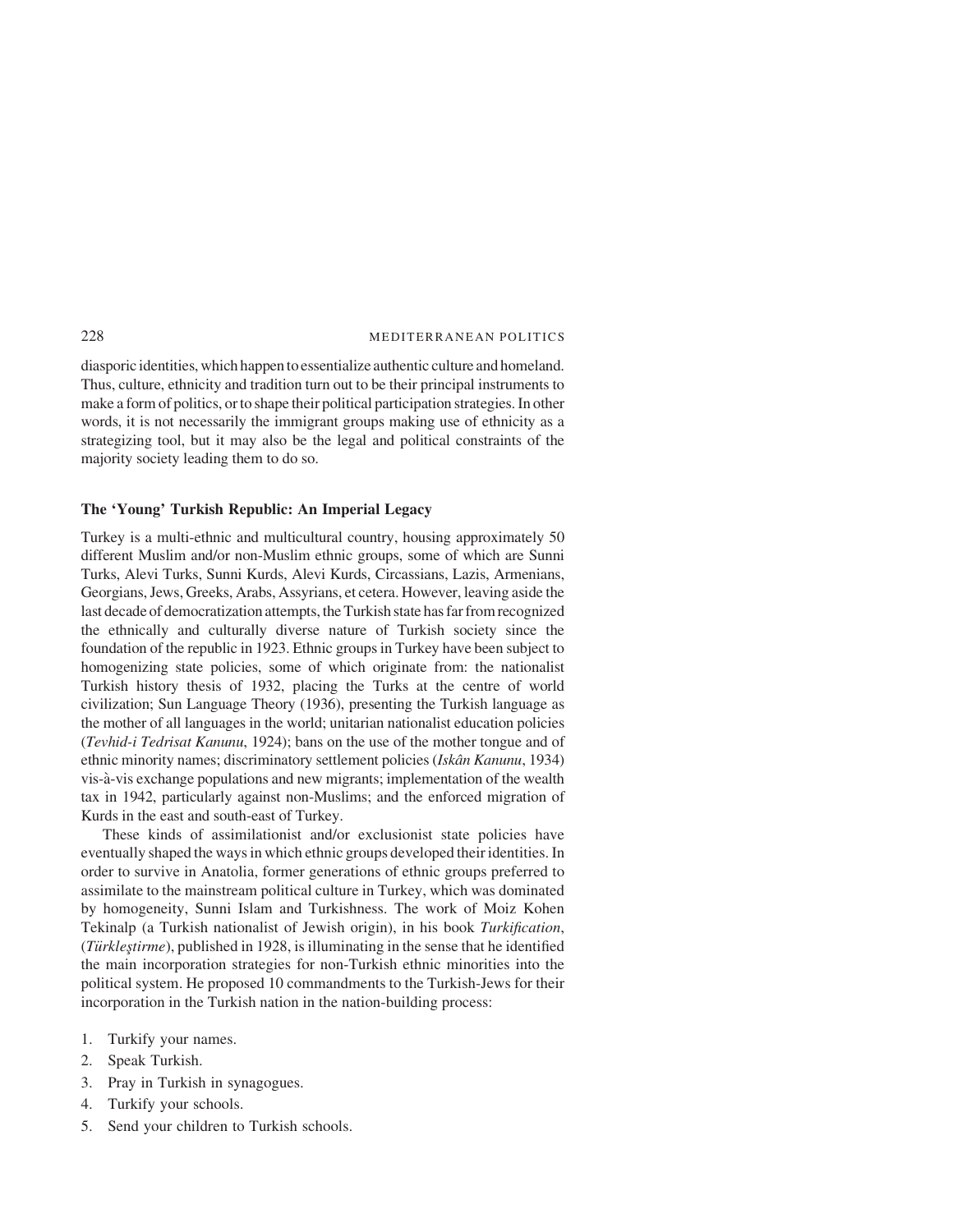- 6. Get engaged in national issues.
- 7. Stick together with Turks.
- 8. Affiliate yourself with the community spirit.
- 9. Fulfil your duties in the national economy.
- 10. Be aware of your rights [cited in Landau, 1996].

Although, Tekinalp's commandments may, at first glance, seem to correspond to the non-Muslims in Turkey, there is also strong evidence that these commandments may apply also to some Muslim communities such as Kurds and Circassians [Yıldız, 2001].

Retrospectively speaking, Circassians in Turkey have developed various political participation strategies vis-à-vis the legal and political structure and delimitations. While the Turkish Republic was being built up in the 1920s, the republican political elite was highly engaged with a strong ideology of majority nationalism, which promoted the formation of an ethnically and culturally homogenous nation. The Circassians, then, preferred to incorporate themselves into this nation-state project along with the discourse of a homogenous Turkish nation defined by the republican elite; they abstained from declaring their ethnic identities in public and considered themselves as one of the constituents of the Turkish Republic. The defining distinctiveness of the early periods of the republic was provided by Turkification policies, which sought the dominance of Turkishness and Islam as the defining elements in every walk of life – from the language spoken in the public space to citizenship, national education, trade, the personnel regime of public enterprises, industrial life and even settlement laws. Having an Imperial legacy, many new regulations and laws referred to a set of attempts to homogenize the entire nation without any tolerance with regard to diversity and difference. It is highly probable that the underestimation of ethnic diversity among the Muslim population of the republic occurred because of the preceding Ottoman Millet system borrowed by the republican political elite. As is known, the Millet system of the Ottoman Empire ignored ethnic differences among Muslims. All Muslims regardless of their other differences belonged to one and the same 'Muslim nation'. Therefore, Circassians were not defined as a separate entity. Hence, Circassians and Kurds, let alone Greeks, Armenians and Jews, were all subject to such assimilationist policies in the nation-building process.

#### Political Participation Strategies: Institutional Channelling Theory

Throughout the ideological confrontation of the Cold War period, the relations between the Circassian diaspora in Turkey and the northern Caucasus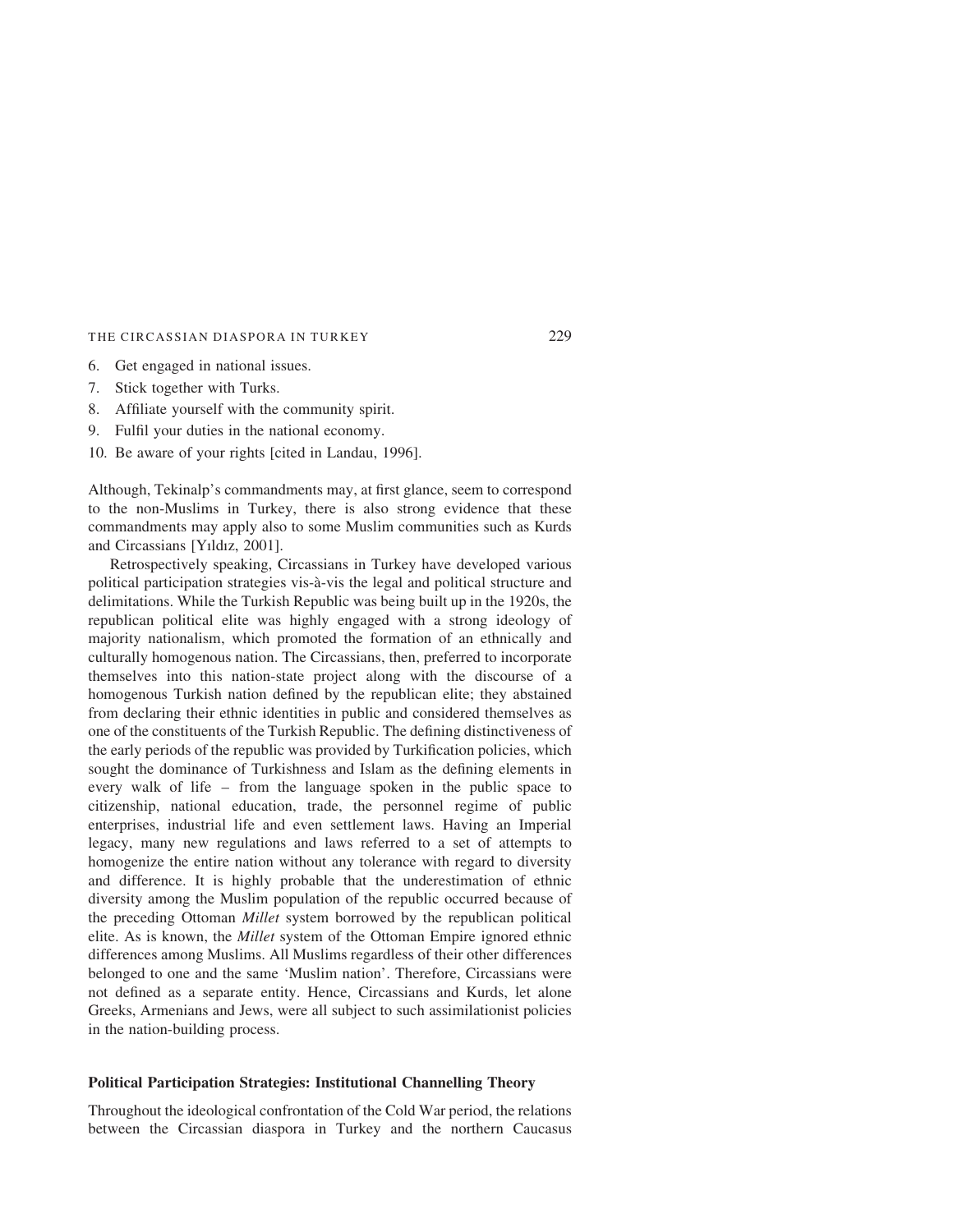remained minimal. Circassians developed strong anti-Soviet sentiments due to the propaganda pervading Turkey. The diasporic subjects (especially those inhabiting the northern regions of Turkey) were only able to receive news from their homeland by means of Soviet radio broadcasts in the Adygei language. Nevertheless, in the post-communist era, the northern Caucasus has developed strong links of communication and transportation with the rest of the world. There are, for instance, regular ferryboat trips from Samsun and Trabzon (northern Turkish cities) to Sohum and Soci; and scheduled flights from Istanbul to Maykop and Krasnador (Adygei Autonomous Region). The links between Turkey and the northern Caucasus are not, of course, only limited to ferryboats and flights. There are also strong links in the terrains of culture, education and trade. Thus, northern Caucasia is no longer a place that Circassian diasporic subjects left behind, but rather a land that is often visited by the Circassian diaspora.

Having briefly outlined the recent political changes, I shall now discuss the political participation strategies developed by the Circassians in Turkey since the early 1970s. In explaining these strategies, I will refer to the 'institutional channelling theory' developed by Patrick R. Ireland. Why do migrants withdraw from 'host-society' political life? By which means do they politically mobilize themselves? Patrick Ireland [1994, 2000] has drawn our attention to the legal conditions and political institutions of the receiving counties in mapping out the nature of immigrant political mobilization. He has stated that 'certain immigrant communities have withdrawn voluntarily from host-society political life in the face of institutional indifference and hostility' [1994: 8]. Ireland has formulated the 'institutional channelling theory' as an alternative to the class and race/ethnicity theories, in order to understand immigrant political strategies. While the class analysis claims that the immigrants' class identity ultimately determines the nature of their political participation [Castles and Kosack, 1985; Miles, 1984], the race/ethnicity theory argues that the immigrants' ethnic identity is of fundamental importance and that ethnic politics will endure, at least for the foreseeable future [Rex and Tomlinson, 1979]. However, institutional channelling theory maintains that legal and political institutions shape and limit the migrants' choice possibilities. Included herein are institutions like political parties, parliament, religious organizations, citizenship, judicial bodies and humanitarian institutions that can weaken or strengthen the effects of differences in resources. They have a tendency to act as institutional gatekeepers, controlling access to the venues of political participation available to immigrants or other similar marginal groups. Accordingly, Ireland claims that the reason why migrant groups organize themselves politically along ethnic lines is primarily because 'host-society' institutions have nurtured ethnicity through their policies and practices.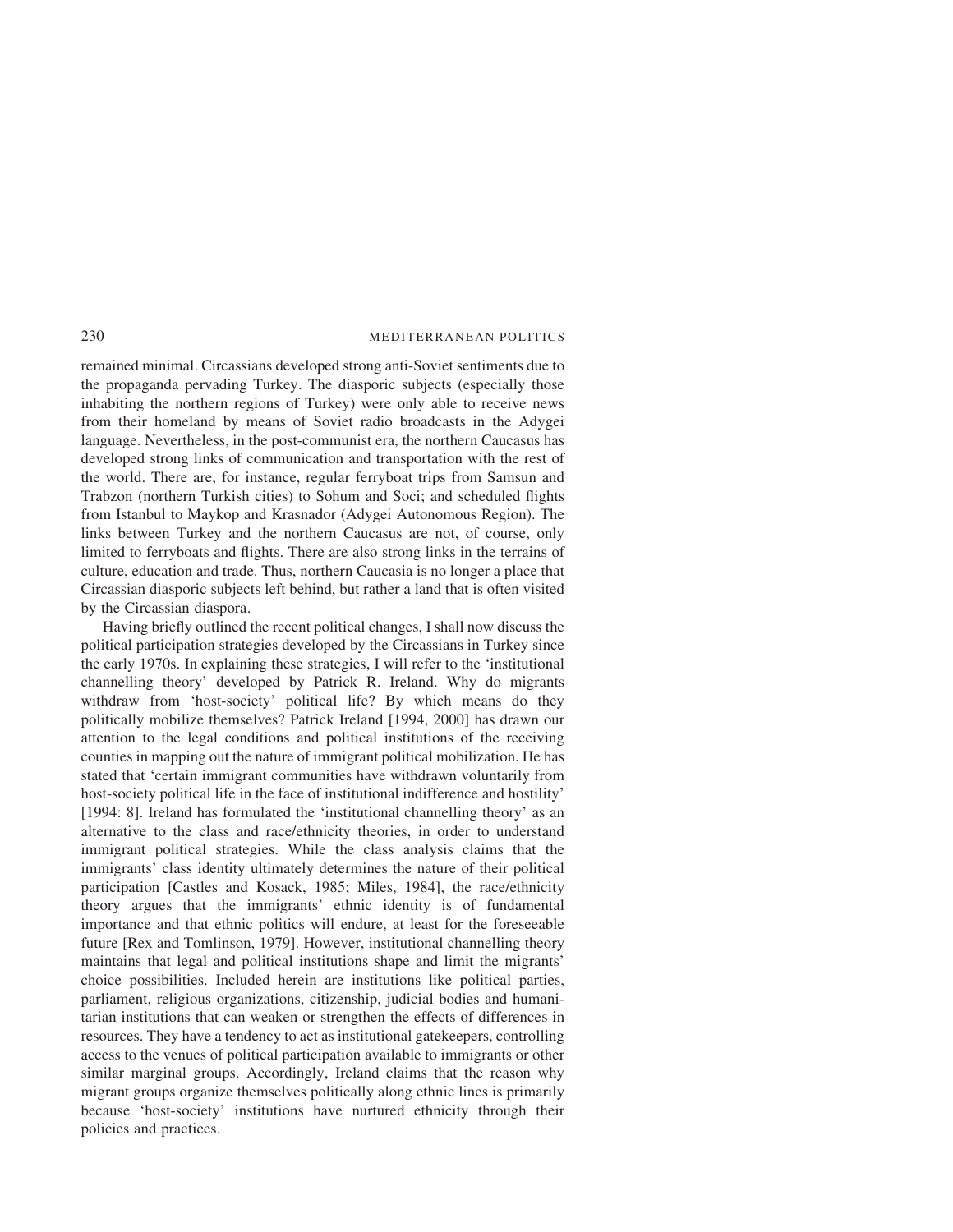Although the Institutional Channelling Theory was formulated to define the rationale behind the political participation strategies of immigrants in the post-war European context, it is also useful for the analysis of similar processes experienced by immigrant groups prior to the twentieth century. I will argue that Circassians recently have also organized themselves politically in Turkey along ethnic lines principally because the institutional context in which they have found themselves has made them do so. Looking at the Circassians in Turkey through the prism of this theory, one could figure out why Circassians lately have developed an ethnicity-oriented political participation strategy. The legal and political structure that excludes non-Turkish and/or non-Muslim ethnic minorities from political participation may lead these ethnic groups to mobilize themselves along ethnic lines. For instance, as Seteney Shami has stated, in Jordan, where tribal tradition is predominant, Circassians also need to form a tribe in order to incorporate themselves into the political system. The perception that tribalism is the predominant political process in Jordan led, in 1980, to the formation of a Circassian–Chechen Tribal Council [Shami, 1998]. While the dominant political participation strategy took the form of tribalism in Jordan, it simultaneously took the form of minority politics in Turkey in the 1990s - a point to which I will come back shortly. Hence, the prevailing political and legal structure is, by and large, decisive in shaping the ways in which minorities formulate their strategies to incorporate themselves into the system.

The Circassian ethnic revival first became publicly apparent in the 1970s.<sup>3</sup> Due to ideological confrontation and related political changes within the country, Circassians had developed some political organizations along with two opposing dominant formulations: the Devrimci (revolutionaries) and the Dönüşçü (returnists). The Devrimcis argued that the betterment of Circassian rights would be achieved through a socialist revolution in Turkey, while on the contrary the Dönüşçüs advocated return to the homeland. They accused the Devrimcis of being too naive in believing that a socialist revolution was possible in Turkey. They developed a platform in Turkey by means of Circassian ethnic associations through which rural migrants and young people maintained a strong orientation towards their homeland. The Dönüşçüs are still active in Turkey. They have perceived themselves as leftist, although their programme has been essentially Circassian-nationalist [Shami, 1998]. A number of them actually went back to the Caucasus after 1989; some stayed and some returned to Turkey.

The military coup d'etat of 1980 silenced the Circassian associations as well as many other civil society organizations. Under the new constitution of 1982 with its metaphysical-theological discourse and a Turkish-Islamic synthesis, Circassians carried on developing two new antithetical political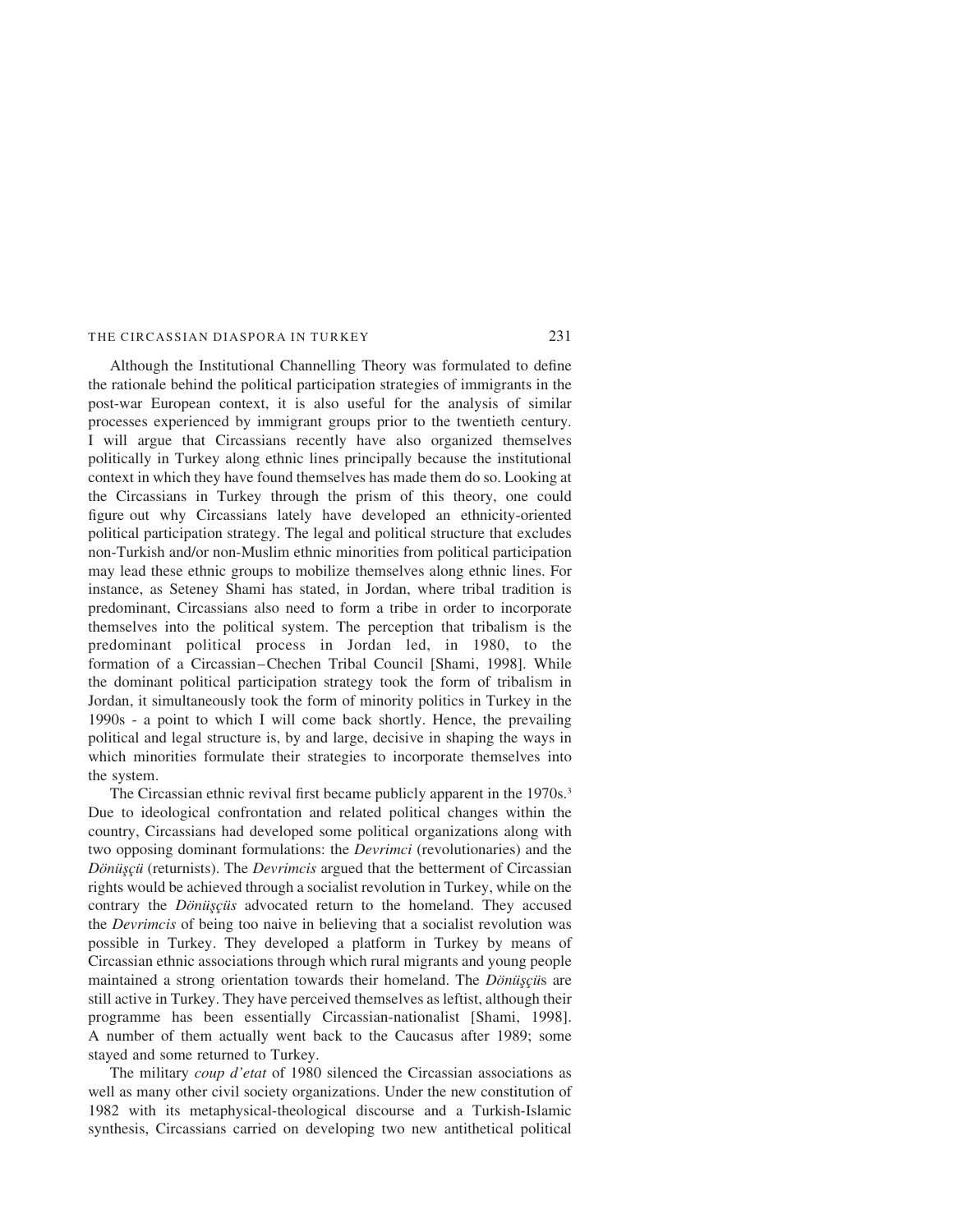participation strategies in the 1980s: the discourse of Circassian-Turk and the Circassian nationalist discourse. Right-wing conservative Circassians followed the Turkish nationalist historiography that, by then, had a strong Turkist-Islamic orientation and subsumed northern Caucasians under the category of 'Circassian Turk' or 'Caucasian Turk'. Nevertheless, starting with the 1989 ethnic war in Georgia between the Georgians and the Abkhaz groups and the breakup of the Soviet Union, communal concern arose, ethnic resurgence came into play and national press and media coverage of the Circassian peoples, cultures and histories proliferated. By then, the Circassian difference was hardly ever expressed as an opposition that would directly challenge the hegemonic Turkish majority nationalism. This is the time of the rise of Kurdish nationalist sentiments, which also encouraged the resurgence of other ethnic groups such as Alevis and Circassians. Thus, as opposed to those who were engaged in the Turkish nationalist discourse that considered the Circassians to be of Turkish 'racial' stock, there were also Circassian nationalist intellectuals who challenged this discourse. Yet, neither discourse was embraced by the masses owing to the restrictions imposed to counter the formation of ethnic associations.

Since the early 1990s, with ethnic politics gaining global momentum, Circassians have developed a new form of political participation strategy: minority politics. Minority politics becomes visible when formal and popular majority nationalism poses a detrimental challenge to diverse cultural and/or ethnic groups. The 1980s in Turkey was characterized by the ascendance of the ideology of the New Right as well as the formal nationalism. Restrictive nationalist policies in the country caused uproar among various ethnic and cultural groups such as the Kurds, Alevis and Circassians, in a way that brought about a kind of Levinassian ontological warfare [Levinas, 1987] between the majority and minorities. Thus, Circassian ethnic associations as well as many other ethnicity-based associations became subject to surveillance by the state. These groups could not raise their voices during the repressive political regime of the 1980s. It was the newly emerging democratic political climate of the 1990s that encouraged such groups to raise their demands. The ways in which Circassians, Kurds, Alevis and Laz raised their voices were also nationalist in nature. Ethnic associations then started to use an ethnic minority discourse in reaction to the previously held formal state nationalism and newly emerging popular Turkish nationalism. Popular Turkish nationalism was again the reaction to the politicization of the Kurdish issue in the country.

Within the context of a relatively more democratic political and legal structure in the 1990s, the Turkish state encouraged the Circassians to establish many different associations, which were mainly mobilized around the idea of an eventual return to the homeland. The ethnic elite emphasized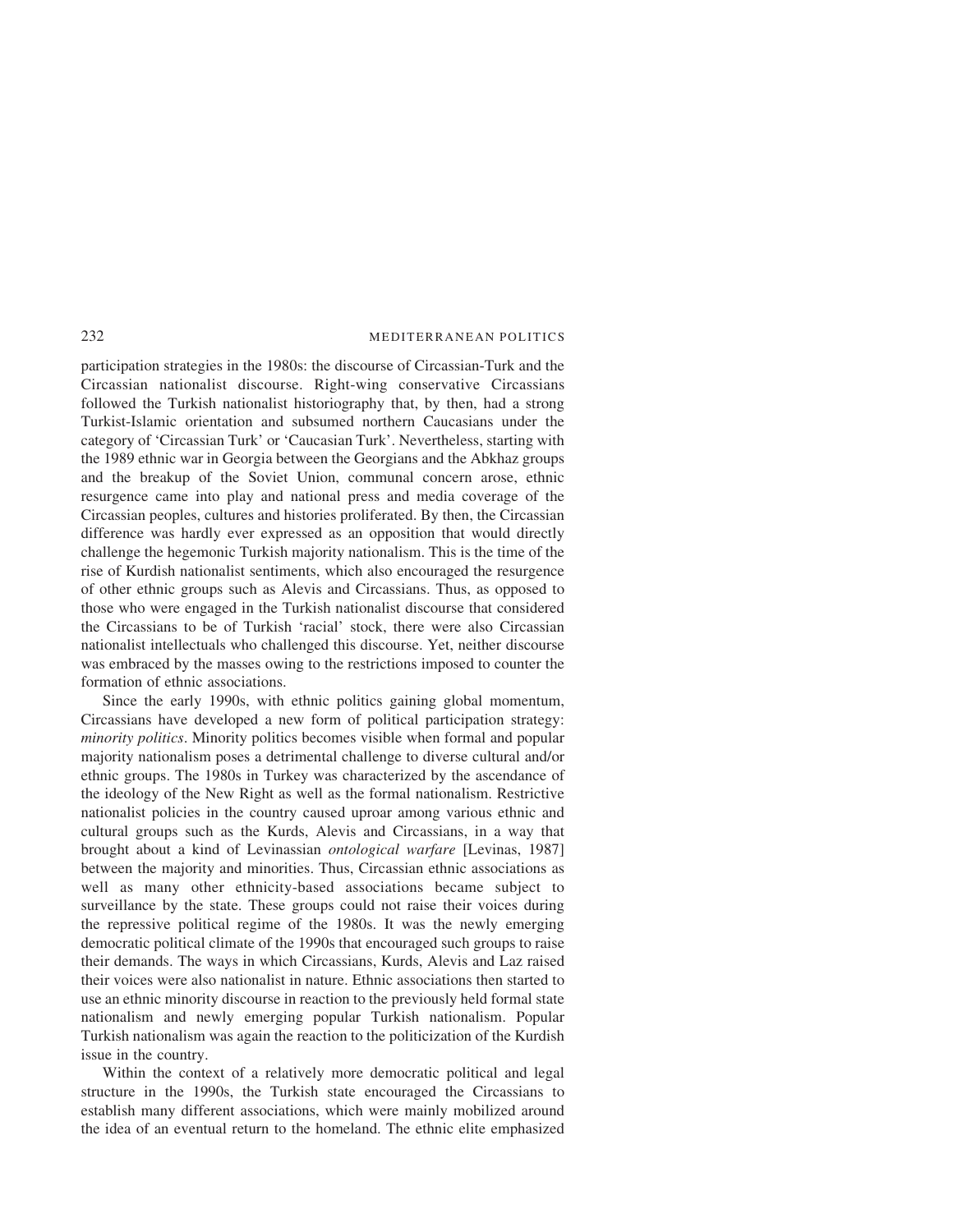that their ancestors had been expelled from their homeland and had been tools in the political machinations of the Russian and Ottoman empires; they concluded that a return to the homeland was inevitable [Shami, 1998]. Minority politics is situational and contextual, and is far from being essentialist. A minority strategy develops within a binary relationship with majority society. In this relationship, the minority attempts to negate the prior hegemonic negation of itself through the majority society in a way that reaffirms its minor location. The collective nature of all minority discourses derives from the fact that minority individuals are always treated and forced to experience themselves generically in many fields of social life, such as in the literary and/or political system.

## Diasporic Identity as a Strategizing Tool: The Politics of Recognition by Ethnic Associations

Nowadays it is likely that minority politics is challenged from within the Circassian diaspora itself. The elder generations, as a set of survival strategies, have primarily developed the above-mentioned political participation strategies. Conversely, the new generations have followed different patterns, depending on the changing notions of time and space. This new strategy is constituted by the construction of modern diasporic identity, which is facilitated by contemporary means of transportation and communication, making it easy to live simultaneously on both banks of the same river, 'diaspora' and 'home', or in other words 'here' and 'there'. The rising pace of transportation and communication has eventually transformed the habitats of meaning of the Circassians in diaspora as well as that of many other groups of people. The enhancement of telecommunications and the ease of travel made possible the emergence of alternate cultural forms and multiple identities for the diasporic subjects. Above all, these transnational networks have helped the descendants of the immigrants to dissolve the 'inevitable' binary relationship between minority and majority.

The replacement of minority politics by modern diasporic identity is also reinforced by some other recent social and political developments in Turkey. The last political participation strategy, which is characterized by modern diasporic identity, the main constituents of which I outlined above, needs further analysis with regard to the Circassians in Turkey. Thus, I shall finish by discussing the main actors involved in the production and reproduction of a modern diasporic identity: Circassian ethnic associations.

Having been subjected to forced migration from the northern Caucasus, settled in separate geographical locations, both excluded and included in the process of nation-state building by the political and military elite of the 1920s,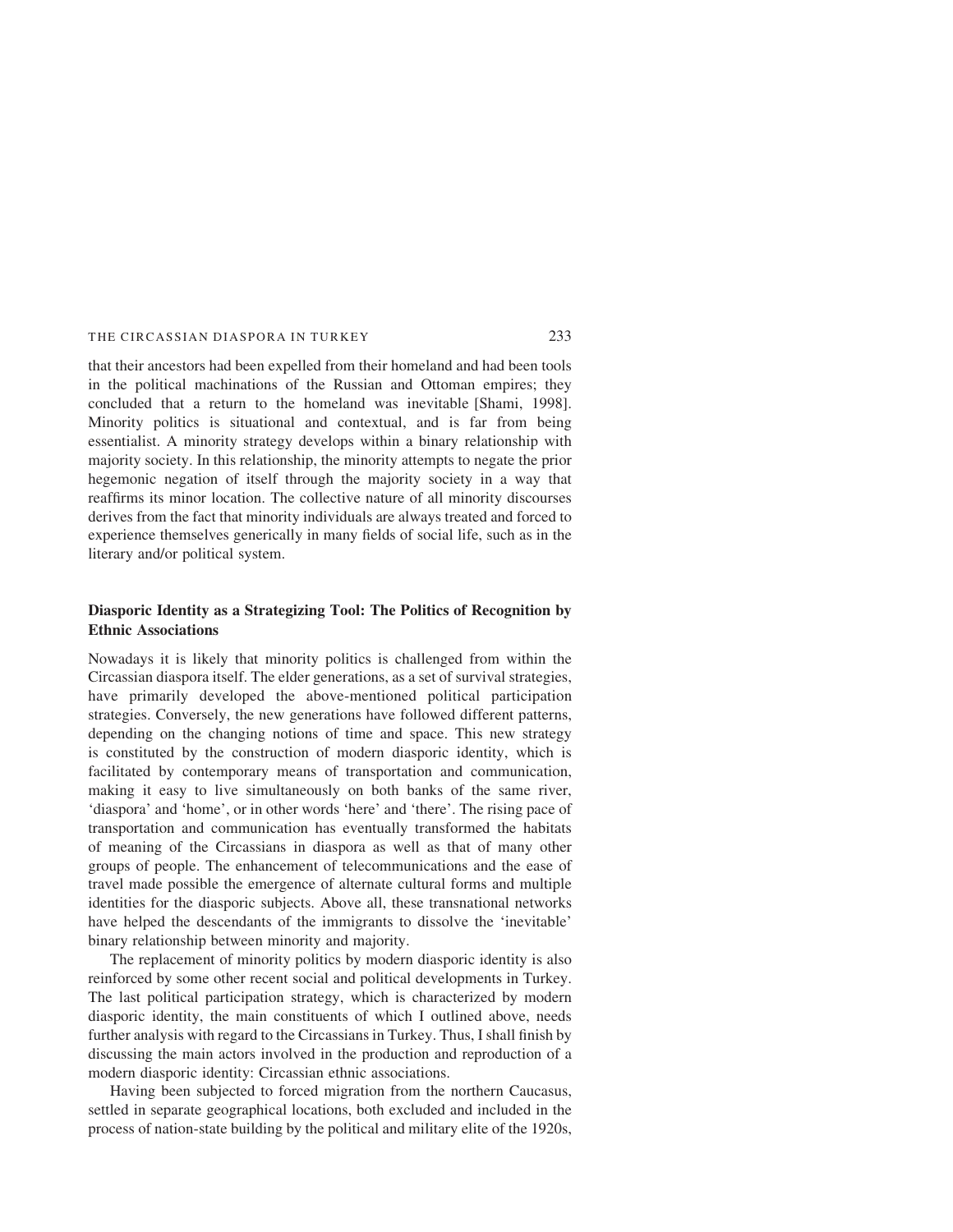influenced by nationalist and assimilationist Turkish Republican policies after the 1920s, prohibited from using the mother tongue and Circassian names by the Turkish Republic, and subjected to many other exclusionist policies, such factors have eventually shaped the ways in which Circassians have developed their identities. To survive in Anatolia, former generations preferred to incorporate themselves into the Turkish mainstream political culture, which was dominated by homogeneity, Sunni Islam and Turkishness. This choice has partly led to the emergence of a general conflict between Circassians and other non-Turks such as Kurds and Alevis. Furthermore, Circassians have usually been presented by the political elite and professional intellectuals as part of the Turkish heritage, or as some related Turkish tribes. Thus, their state of being different has hitherto been denied. I not only hold the formal Turkish nationalism – an ideology implemented by the state since the late 1920s – to be the main reason for giving impetus to the Circassian ethnic resurgence in diaspora, but also would argue that the rising popular Turkish nationalism in Turkey, which has been formed spontaneously in opposition to Kurdish nationalism, has also had a remarkable impact.<sup>4</sup> In what follows, I will give some data concerning the ethnic resurgence in the Circassian diaspora in Turkey.

Ethnic resurgence corresponding to the strengthening of the particularist axis of diasporic identity among the Circassians in Turkey has been remarkably visible during the last two decades. These decades have witnessed various initiatives by the Circassians with respect to the politics of identity, difference and recognition. Those were primarily undertaken by ethnic associations in order to raise a popular consciousness within and outside their own community of the need for the construction and articulation of Circassian identity. Furthermore, there has recently been a strong intellectual movement emphasizing the peculiarities of Circassian history and culture. As the Circassians have so far been considered by the majority of Turks to have kinship ties with themselves, efforts by the Circassian elite to express its distinction from Turkish 'racial' stock have become increasingly important. There has been a growing interest among the Circassians in exploring their pasts, traditions, cultures, languages and the processes of migration, or of exile. I intentionally use these terms in their plural forms because there are various Circassian tribes that had to flee to Anatolia in the second half of the nineteenth century.

Circassian ethnic resurgence in Turkey has recently become apparent especially in the urban space. The rise of the number of ethnic associations (derneks) in the urban space is an indicator of this tendency. Ethnic associations provide migrants with a safe haven from capitalist urban life. All associations in every city are alike. Each has similar aims such as organizing language courses, cultural evenings, folk dances and trips to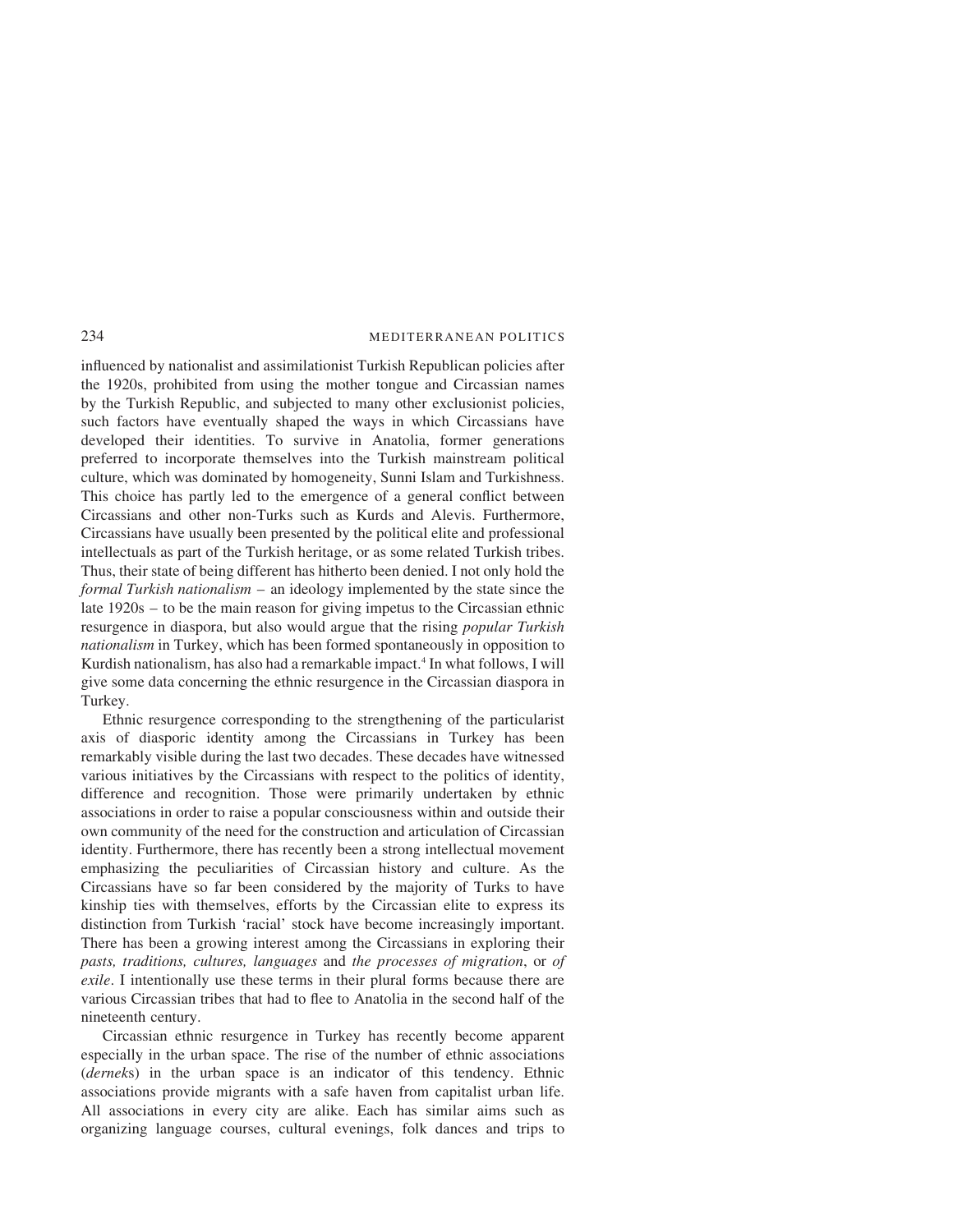the homeland. Ethnic associations play an instrumental role in the processes of construction and articulation of Circassian diasporic identity. The first association, Dost Eli Yardimlasma Dernegi, was established in 1946 with the collaboration of Azeri Turks. This was the time when Caucasian identity was being underlined by the Circassian elite. During the Cold War period, these associations acquired an anti-Soviet character. Despite having a culturalist discourse, Kuzey Kafkasya Kültür Derneği (Northern Caucasia Culture Association), which was established in Ankara in 1964, distinguished Circassian identity from the Turkish ethnic legacy. This association contributed to the reification of Circassian culture in diaspora by giving emphasis to the folklorization of culture.

Kültür Derneği (Kaf-Der, Caucasian Association), established in 1993 as an umbrella organization, constitutes the largest Circassian associational network in Turkey. Kaf-Der has 34 branches in cities throughout the country and its headquarters is located in Ankara. Kaf-Der goes beyond traditional culturalist discourse by committing itself to different projects such as the political representation of Circassian diaspora in Turkey and their adaptation to urban life. Kaf-Der has a liberal-nationalist discourse and places a special emphasis on Circassian identity. There are two other major associations, founded in 1995, Kafkas Vakfı (the Caucasian Foundation) and Birleçik Kafkasya Derneği (the United Caucasian Association). These two associations are Islamic-oriented and pursue the idea of establishing an Islamic confederation in the northern Caucasus. They have recently engaged in the Chechen independence movement against the Russian authorities. It should also be noted that these organizations have become more passive of late as the official policy of Turkey towards the Chechen issue has partly shifted at the expense of the Chechen side. Thus, the activities of these associations are under strict supervision by Turkish official bodies. There are approximately 80 different associations throughout the country.

To reiterate, the contemporary ethnic and cultural resurgence among the Circassian diaspora does not necessarily correspond to the essentialist nature of the Circassians living in exile. As stated above, the emphasis on the particularist axis of the diasporic identities may be an indication of the exclusionist character of the host land with regard to access to political rights. When minorities are not permitted by the dominant political and legal structure to use legitimate political institutions such as parliament and political parties to engage in politics, these groups then tend to affiliate with the politics of identity by highlighting their cultural, ethnic and religious particularities.<sup>5</sup>

However, the replacement of minority politics by a modern diasporic identity highlighting the cultural and ethnic element has been reinforced also by some other recent social and political developments in Turkey.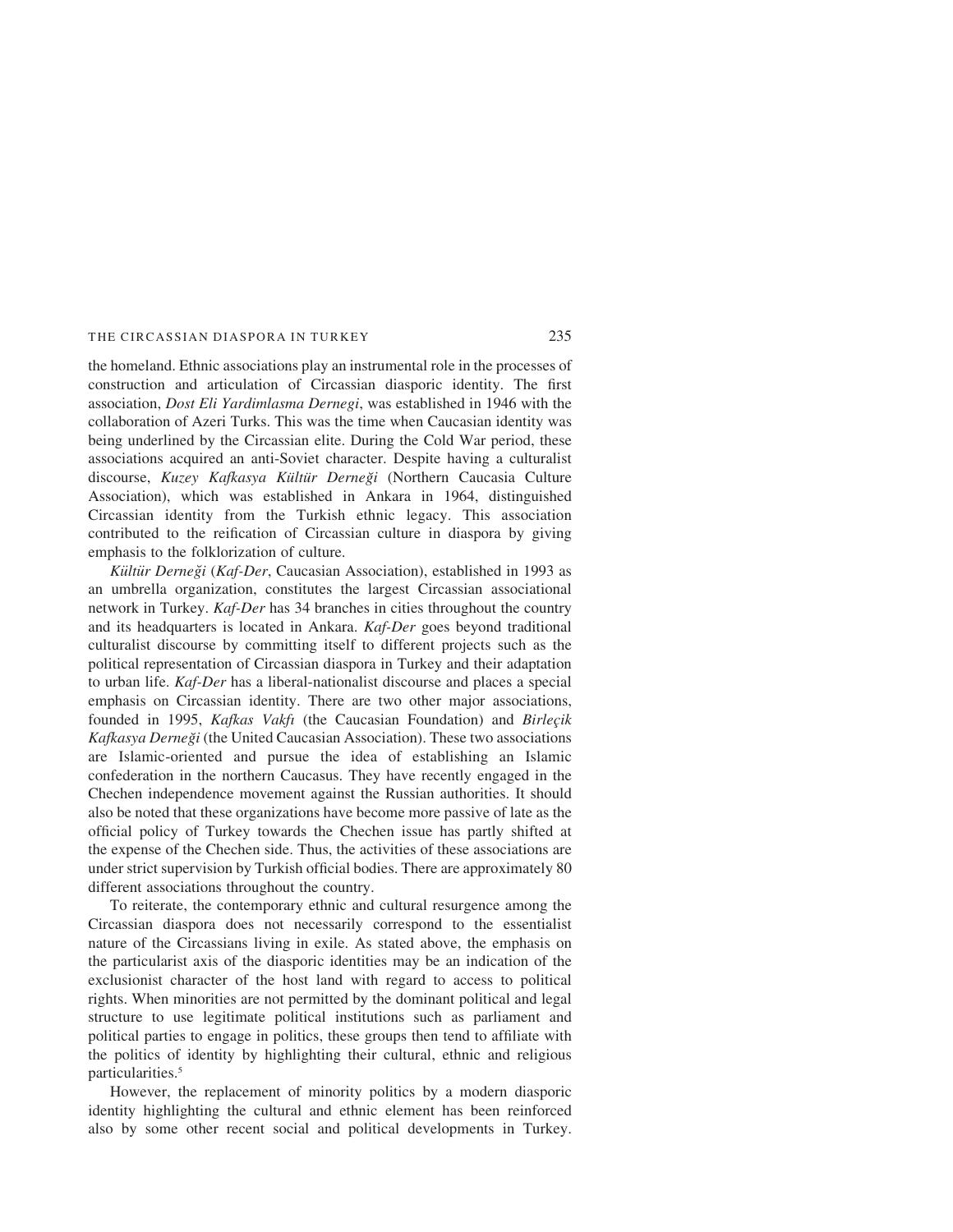It is apparent that many ethnic minority groups in western Europe have been trying to bypass the nation-states to which they have been subjected by bringing their concerns directly to European Union (EU) bodies. Basques, Corsicans and Catalans, for instance, have taken their demands on a transnational basis to the European Commission to be resolved. Circassians as well as Alevis and Kurds are also engaged in similar political manoeuvres. In fact, they have rational reasons to do so. The European Union has recently declined the use of the minority discourse due to the escalation of the minority problem in Europe. As could be clearly seen in the Accession Partnership text, which maps out the requirements of Turkey in the integration process into the EU, the term 'minority' has been replaced with the term 'cultural diversity' in order to celebrate unity in diversity. Circassian associations such as Kaf-Der and Democratic Circassian Platform<sup>6</sup> have already abandoned minority politics in the face of the currently changing political discourse in the West.

#### **Conclusion**

This article has outlined the political participation strategies developed by Circassians in Turkey to incorporate themselves into the mainstream political culture in one way or another since the 1970s. It was stated that the Circassians initially developed diverse strategies associated with various ideological standpoints: universalist and socialist revolutionaries (devrimciler) and nationalist and particularist returnists (dönüşçüler). Subsequently, minority politics was seen in the 1990s as a reaction to the previous state nationalism resulting from the 1980 military coup and newly emerging popular Turkish nationalism in parallel with the process of politicization of the Kurdish issue. Later on, it was argued that a new strategizing tool started to be used by the Circassians in Turkey in a way that distanced them from reactionary minority politics: diasporic identity regenerated by the contemporary global flows across boundaries between the homeland and hostland. The end of the Cold War, the rise in recent global flows as well as the rise of the postmodern politics of identity have provided the Circassians in diaspora with a number of new strategic tools. Rediscovery of the homeland and of their kin groups in remote diasporas such as in Syria, Jordan and Israel has led them to bypass to some extent the binary opposition between themselves and the Turkish nation-state. Contemporary developments on a global scale have at least brought them some new horizons. Furthermore, the sense of being a member of a 'different' people with historical roots and destinies outside the time/space of the 'host' nation seems to provide them with distinction and pride.

The study of contemporary diaspora cultures may also provide us with the epistemological grounds for understanding that culture is produced and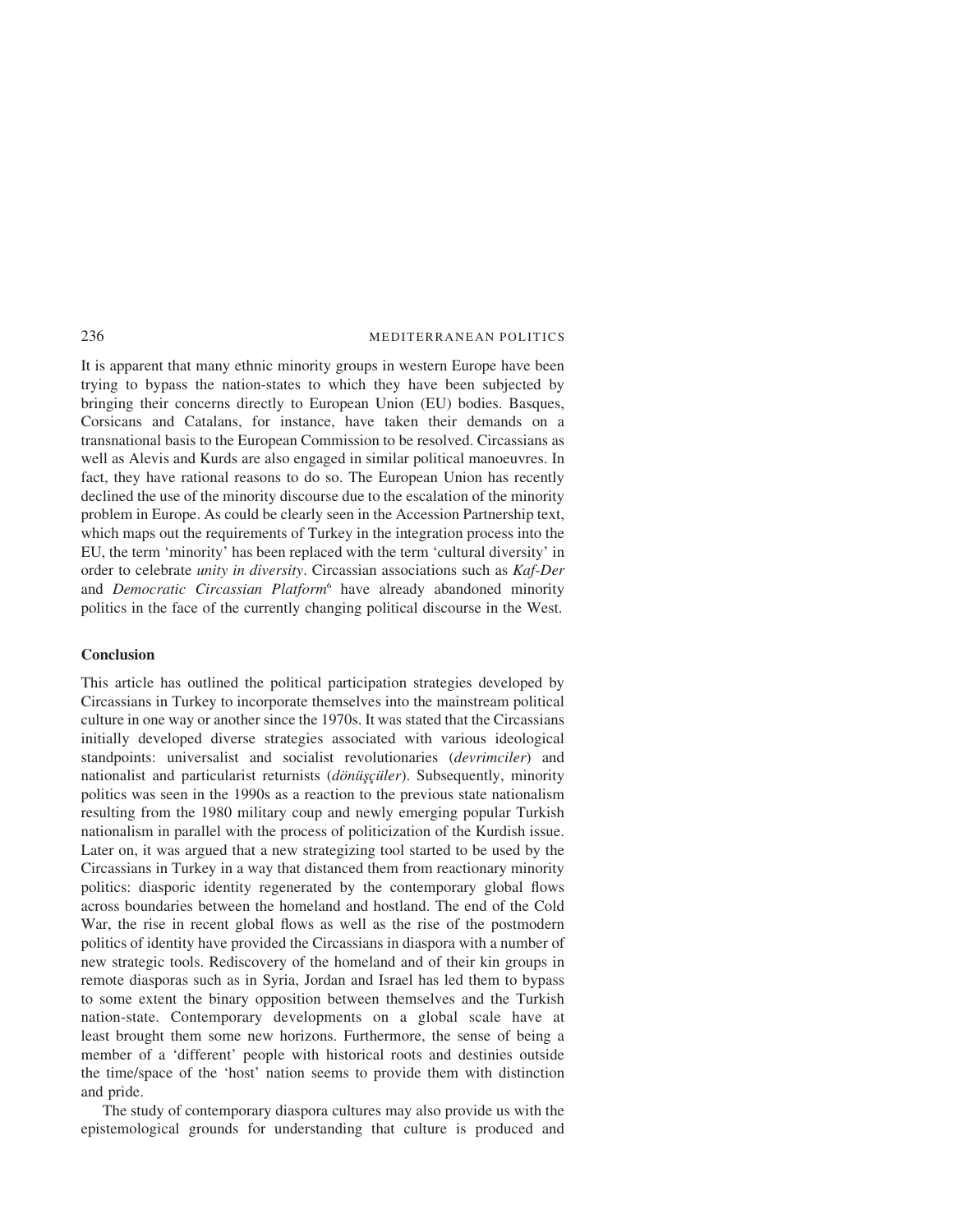reproduced in the processes of social interaction, and that it cannot be substantialized and essentialized. Of late, the discourses of culture and ethnicity have been somewhat overused for essentialist, particularist and ethnocentrist purposes. The recent trend has been for culture to be popularly considered to have a substance, essence and a primordial character. Thus, the notion of culture, which was employed at the beginning of the twentieth century in order to tackle the ideology of racism and to promote the idea of relativity, has itself turned out to be a term legitimizing racism and political exclusion. On the contrary, if culture is defined as having no substance and essence, and as being a social construction produced in accordance with a respective time, space and context, then the belief that culture is a domain of struggle can be challenged. Diaspora studies, therefore, are exemplary in the sense that they consider cultures to be produced and reproduced along with the antithetical forces of home–diaspora, here–there, local–global, past–future and particular–universal.

#### **NOTES**

1. For further information on the notion of diaspora, see Kaya [2000, 2001].

- 2. For a detailed account of these regulations and laws, see Aktar [2000], Yıldız [2001] and Bali [1999].
- 3. The Circassian ethnic resurgence has also recently attracted an academic interest both in Turkey and abroad [Shami, 1995, 1998, 1999; Ertem, 2000; and Toumarkine, 2001]. Seteney Shami is one of the prominent figures here. Her works fit very well into contemporary diaspora studies; and she studies the Circassians in Turkey in comparison to those in the homeland, Jordan and Israel. On the other hand, Gönül Ertem is concerned with the identity formation processes among the Circassian community in Eskisehir (a town in Central Anatolia). Aleaxandre Toumarkine is looking at the Circassian ethnic associations in Turkey. There are also some other works undertaken by Circassian intellectuals, which are either on Circassian culture, forced migration from the homeland, roots of the Circassian language, or on the memoirs from Caucasia [Gökçe 1979; Hızal 1961; Aydemir 1988, 1991; Berkok 1958; Butbay 1990]. There are also some minor academic works touching upon the socio-economic and socio-cultural structure of Circassian villages [Alankus¸ 1999; Taymaz 1999, 2001; Eser, 1999].
- 4. The differentiation between 'formal nationalism' and 'informal nationalism' is very well depicted by Thomas Hylland Eriksen [1992]. This differentiation is helpful to show the factors shaping the construction of diaspora discourses among the Circassians. For more information about Turkish nationalism and Turkification of minorities in Turkey, see Aktar [2000]; and for the ultra nationalist movements in Turkey see Özdoğan [2001].
- 5. According to A. MacIntyre [1971] there are two forms of politics: the politics of those within and the politics of those excluded. Those within tend to employ legitimate political institutions in pursuing their goals, and those excluded use culture to pursue their aims. Hence, he does not place culture in the private space; culture is another type of politics, thus it is inherently located in the public space.
- 6. The Democratic Circassian Platform is a non-governmental organization located in Istanbul. It was established in the year 2000.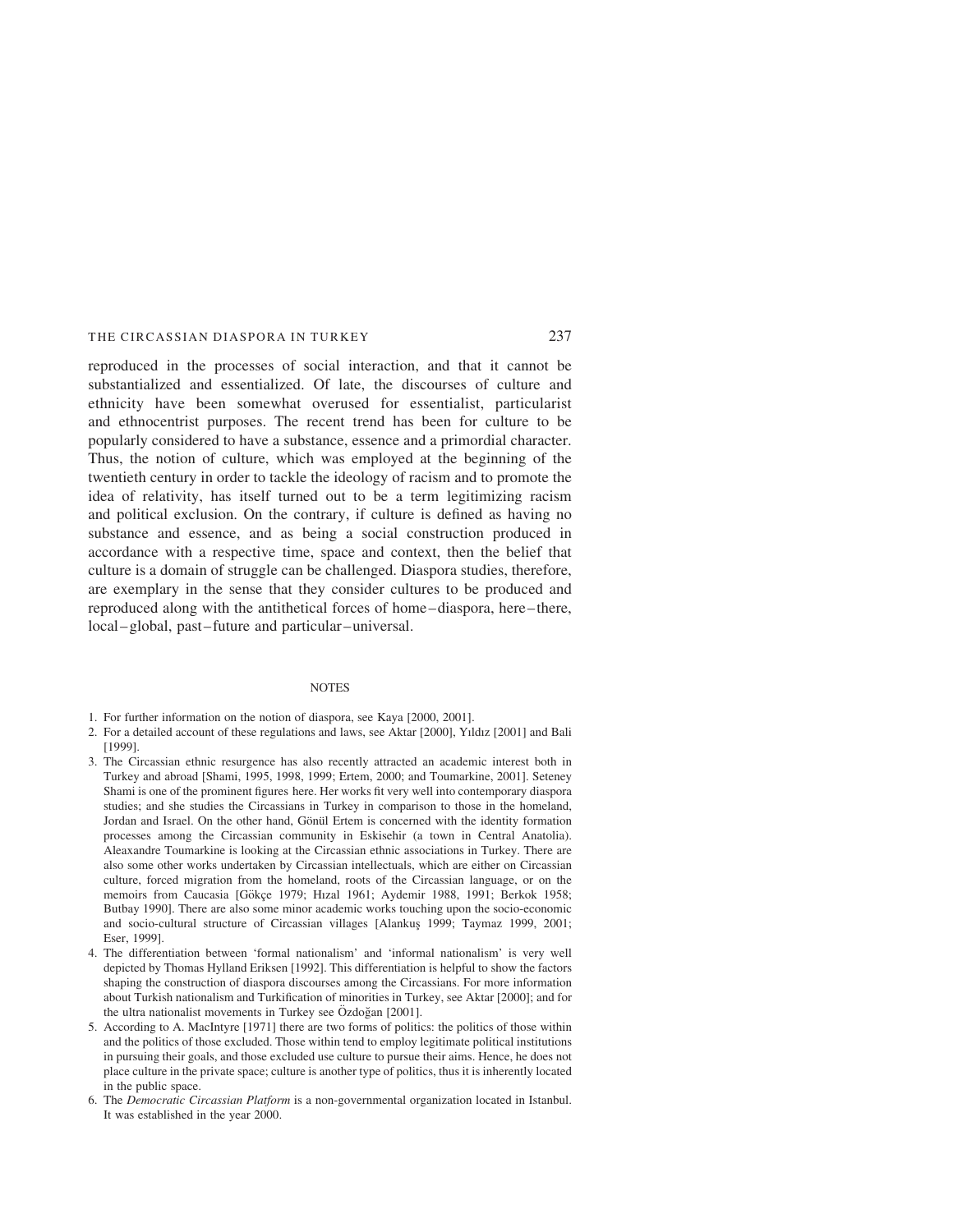#### **REFERENCES**

- Aktar, A. (2000): Varlik Vergisi ve Türklestirmé Politikalari [Capital Tax and Turkification Policies], Istanbul: Iletisim Yayinlari.
- Alankus, S. (1999): 'Kültürel-Etnik Kimlikler ve Çerkesler', in Erol, Taymaz (ed.), Türkiye Çerkeslerinde Sosyo-Kültürel Degisme [Social-Cultural Change among Circassians in Turkey], Ankara: Kafder Yayinlari.
- Atalay, M. (2001): 'Kosova Adigeleri Anayurda Döndü', in Muhittin, Ünal (ed.), Çerkeslerin Sürgünü 21 Mayis 1864 [Circassians in Exile 21 May 1864], Ankara: Kafder Yayinlari, pp.234–7.
- Aydemir, I. (1988): Kuzey Kafkasyalilarin Göç Tarihi [History of Migration of North Caucasians], Ankara.
- Aydemir, I. (1991): Muhaceretteki Çerkes Aydinlari [Circassian Intellectuals in Exile], Ankara.
- Bali, R. (1999): Cumhuriyet yillarinda Türkiye Yahudileri: Bir Türklestirme serüveni (1923– 1945) [Turkish Jews during the Republican Period: A Trukification Adventure 1923–1945], Istanbul: Iletisim Yayinlari.
- Berkok, I. (1958): Tarihte Kafkasya [Caucasus in History], Istanbul: Iletisim Yayinlari.
- Bhabha, H. (1988): 'The Commitment to Theory', New Formations 5 (Summer), pp.5–23.
- Bhabha, H. (1990): 'The Third Space', in J. Rutherford (ed.), Identity: Community, Culture, Difference, London: Lawrence & Wishard.
- Brecher, J. et al. (1993): Global Visions: Beyond the New World Order, Boston: South End Press.
- Butbay, M. (1990): Kafkasya Hatiralari [Caucasian Memories], trans. A.C. Canbulat, Ankara: Türk Tarih Kurumu.
- Castles, S. and G. Kosack (1985): Immigrant Workers and Class Structure in Western Europe, Oxford: Oxford University Press.
- Clifford, J. (1994): 'Diasporas', Cultural Anthropology 9/3, pp.302–38.
- Clifford, J. (1988): Predicament of Culture, Cambridge, MA: Harvard University Press.
- Cohen, R. (1997): Global Diasporas: An Introduction, London: UCL Press.
- Dündar, F. (2001): Ittihat Terakki'nin Müslümanlari Iskan Politikasi [Union and Progress Party's Settlement Policies towards Muslims], Istanbul: Iletisim Yayinlari.
- Eriksen, T.H. (1992): Us and Them in Modern Societies: Ethnicity and Nationalism in Trinidad, Mauritius and Beyond, Norway: Scandinavian University Press.
- Ertem, G. (2000): Dancing to Modernity: Cultural Politics of Cherkess Nationhood in the Heartland of Turkey, PhD Thesis, The University of Texas at Austin.
- Eser, M. (1999): 'Uzunyayla Bölgesindeki Çerkes Köylerinde Sosyo-Kültürel Degisme', in Erol, Taymaz (ed.), Türkiye Çerkeslerinde Sosyo-Kültürel Degisme [Social-Cultural Change among Circassians in Turkey], Ankara: Kafder Yayinlari.
- Featherstone, M. (1990): Global Culture: Nationalism, Globalization and Mondernity, London: Sage Publications.
- Ganguly, K. (1992): 'Migrant Identities: Personal Memory and the Construction of Selfhood', Cultural Studies 6/1, pp.27–49.
- Gilroy, P. (1994): 'Diaspora', Paragraph 17/3, pp.207–10.
- Gökçe, C. (1979): Kafkasya ve Osmanli Imparatorlugu'nun Kafkasya Siyaseti [Caucasia and Ottoman Empire's Caucasian Polity], Istanbul: Shamil Vakfi Yayinlari.
- Guattari, F. (1989): 'The Three Ecologies', New Formations 8, pp.131–47.
- Hızal, A.H. (1961): Kuzey Kafkasya: Hürriyet ve Istiklal Davasi [North Caucasus: Quest for Freedom and Independence], Ankara: Orkun Yayinlari.
- Ireland, P.R. (1994): The Policy Challenge of Ethnic Diversity: Immigrant Politics in France and Switzerland, Cambridge: Harvard University Press.
- Irelenad, P.R. (2000): 'Reaping what they sow: Institutions and Immigrant political participation in Western Europe', in R. Koopmans and P. Statham (eds.) Challenging Immigration and Ethnic Relations Politics, Oxford: Oxford University Press.